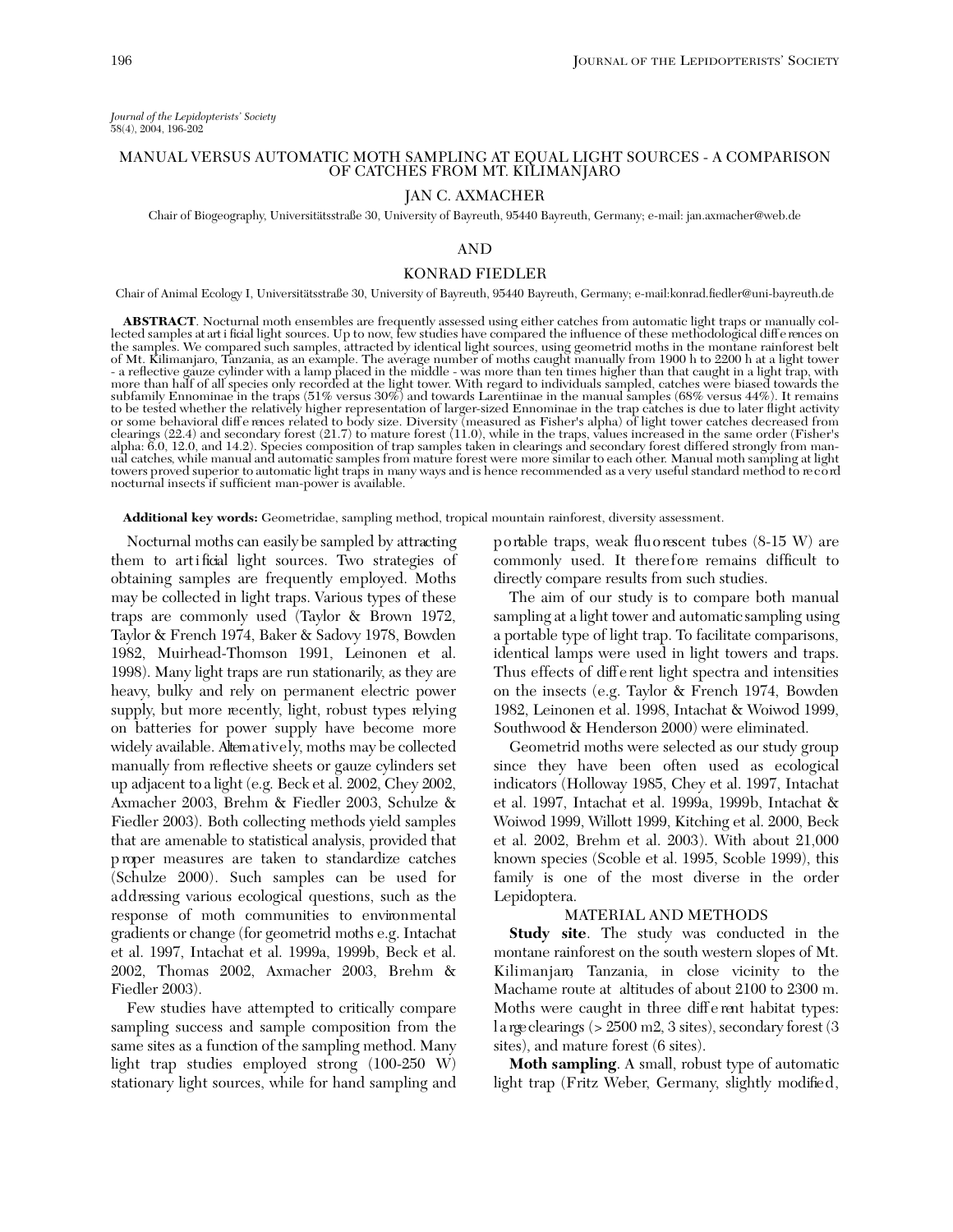Fig. 1) was used. The automatic light trap was arranged with the sampling bag just above the soil surface in o rder to avoid intrusion of army ants (Dorylus spp.). A total of seven traps were operated during the whole night from dusk to dawn (~1900 h to 0600 h), with 29 catches perf o rmed on clearings, 26 catches at secondary forest sites and 39 catches in mature forest.

Additionally, moths were sampled manually at three light towers (cylinder of reflective gauze, Fritz Weber, Germany, Fig. 2). On light towers, all geometrid moths were manually sampled from 1900 h to 2200 h. Twentytwo catches were perf o rmed on clearings, 16 in secondary forest and 11 in mature forest. Five nights be fore to four nights after full moon, sampling with both methods was stopped as the attractiveness of artificial light sources is reduced during this period (McGeachie 1989, Yela & Holyoak 1997, Schulze 2000, Brehm 2002).



FIG. 1: Sketch of the light trap used in this study. Moths circle around the lamp until they collide with the Plexiglass and fall through the funnel into the storage bag below. For rain protection, a plastic bowl was fixed above the lamp, and the storage bag was put into a plastic bag (dotted lines). The storage bag was partly filled with leaves and twigs among which the moths could rest. A photoelectric element was used to ensure the operation of the lamp from dusk until dawn.



FIG. 2: Sketch of the light tower. Moths settle on the reflective gauze cylinder where they can be easily and selectively sampled.

Automatic light traps and light towers were equipped with a 15W-blacklight tube each (Sylvania Blacklight-Blue, F 15 W / BLB-TB) run on a 12V dry battery pack. This weak light source was aimed to ensure that moths were only attracted from a short radius, so that habitatspecific sampling was possible also in habitat mosaics. Earlier studies with the same equipment revealed that indeed such moth samples have a high spatial resolution (Schulze & Fiedler 2003, Fiedler & Schulze in press).

To avoid possible effects of seasonality on the comparison of the sampling techniques, for both methods only catches from the rainy seasons (1st March to 30th May and 1st -26th November) are considered in this study. Furthermore, samples were generally taken simultaneously at all three habitat types to make results m o re easily comparable. Site selection within the same habitat type was perf o rmed at random. To allow for meaningful statistical analyses, samples from different sites belonging to the same habitat type were pooled. Moths were sorted to morphospecies level and further de termined as far as possible at the Zoologische Staatssammlung, Munich, where vouchers of all species will be deposited. A complete list of our specimens has been published (Axmacher 2003) and can also be obtained directly from the corresponding author.

Statistical analysis.  $\chi^2$ -tests were employed to compare the effect of the sampling technique on the proportion of the subfamilies in the overall catches. Fisher's alpha (Fisher et al. 1943) was used to assess the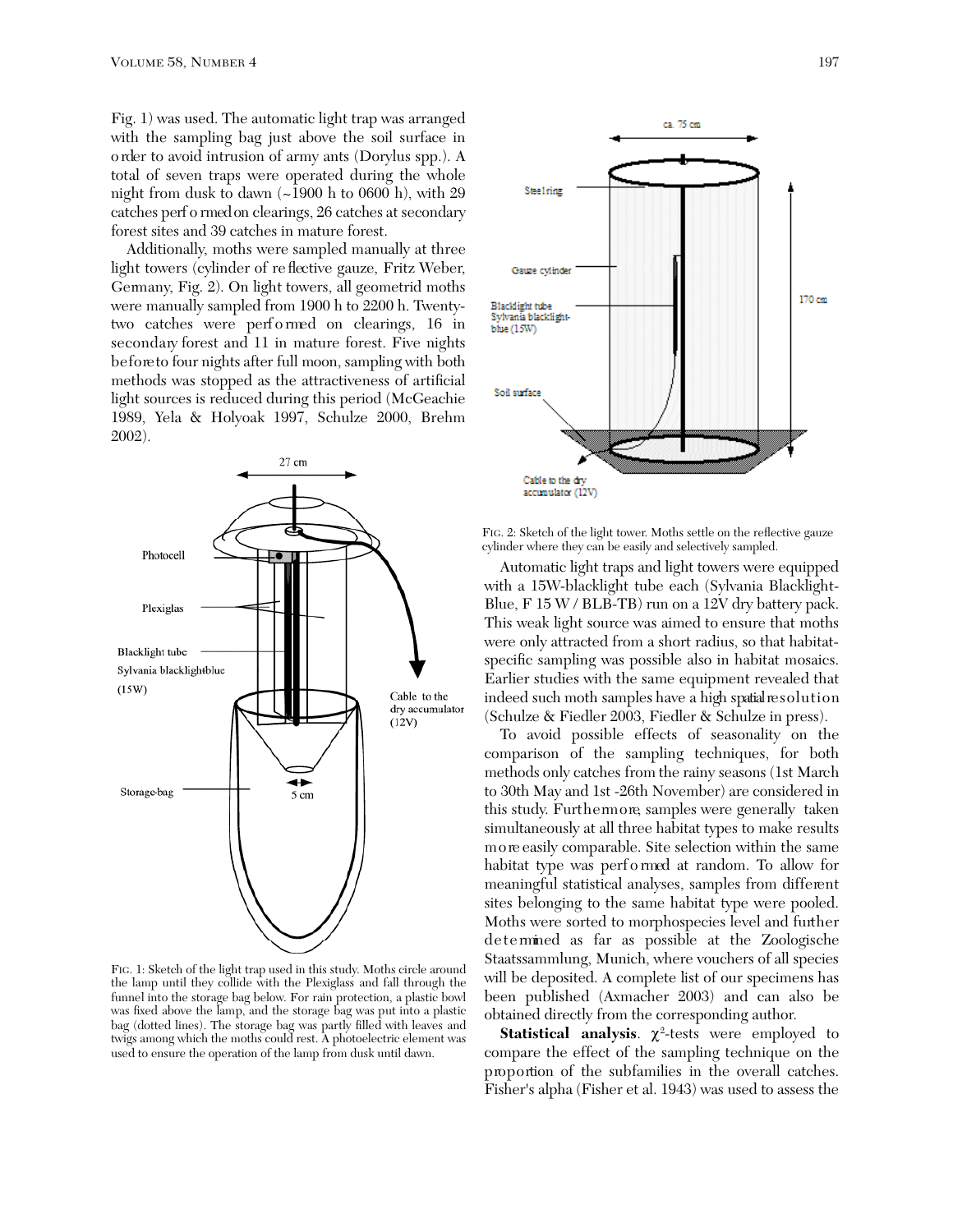diversity of moths in diff e rent habitat types (with pooled samples exceeding 150 individuals in all cases) according to sampling methods. To evaluate the similarity between the pooled samples for each habitat type and for each sampling method, the chordn o rmalized expected species shared (CNESS) index ( Trueblood et al. 1994) was employed. This index gives an approximation of the expected similarity of samples of an equal sample size (*m*) which can be varied from 1 to the smallest common maximal sample size. Setting *m*=1 strongly emphasises the most dominant species, while an intermediate level (*m*=50) and high values (*m*=100) give an increasingly strong emphasis to rare species. Based on the CNESS dissimilarity matrices, samples were ordinated using non-metric twodimensional scaling for diff e rent values of the sample size parameter  $m$  (Brehm  $\&$  Fiedler 2004). The software packages EstimateS 6.5 (Colwell 2000), COMPAH 96 (Gallagher 1999) and STATISTICA (Statsoft, Tulsa, UK) were used for analyses.

## RESULTS

**E ffectiveness of methods**. In the study area, 49 nightly manual catches at the light tower resulted in 2123 specimens re p resenting 109 species of geometrid moths, while 94 nights of automatic light trapping yielded a total of 372 specimens representing 49 species. The average number of individuals caught in light traps was 4.0 specimens/night, whereas the light towers yielded approximately 43 specimens/3 h period ( Table 1). Thus, manual samples of moths at light towers were on average more than ten times larger than trap catches. The maximum number of individuals found in a single trap was 20, while the minimum was 1. At the tower, the maximum number of geometrids re corded in a single, 3 h period was 239, the minimum 6. While between-habitat variation for sampling success of light traps was negligible, the effectiveness of light towers strongly increased from clearings and secondary to mature forest.

A comparison of species caught with the two methods showed that 42 species (36%) were present in both samples from light towers and light traps. Sixty-seven species (57%) were only found at the light towers, while 8 species (7%) were exclusively recorded in traps.

**Subfamilial sample composition**. Depending on the collecting method, samples diff e red strongly with regard to subfamily composition (Fig. 3  $(A)$ ). La rentiinae comprised 68% of all individuals caught at the light tower, compared to only 44% in the traps  $(\chi^2$ =79.1; p<0.01; df=1). Conversely, the proportion of Ennominae specimens was 30% at the tower and 51% in the traps  $(\chi^2=62.8; \text{ p}<0.01; \text{ df}=1)$ . Geometrinae

accounted for a slightly higher proportion in the traps than at the tower, while Sterrhinae occurred rarely at the light tower as well as in the traps. Desmobathrinae (overall very rare on the study sites) were never caught in the traps. When comparing the number of species belonging to different subfamilies (Fig. 3  $(B)$ ), the differences were much less pronounced. Larentiinae in both cases accounted for slightly more than half of the species, while Ennominae had a higher proportion in the traps, and there were proportionally more species of Geometrinae encountered at the light towers.

Two species of Larentiinae (*Mimoclystia corticearia* Aurivillius and *Chloroclystis derasata* Bastelberger) and the Ennomine *Darisodes oritro p h a* Fletcher were the t h ree most dominant species at the light towers. These species were also among the four most dominant species in the traps, but they accounted for smaller proportions in the traps  $(17\%, 10\%$  and  $9\%$ respectively), than in the manual catches (26%, 9% and 20% respectively). In the trap catches, the Ennominae *Rhodophthitus arichannaria* Fletcher reached abundance rank two (44 individuals) whereas it was rarely encountered at light towers (12 individuals, rank 20).

**Within-habitat diversity**. Values of Fisher's alpha for different habitats differed significantly for both sampling methods, but the trends diverged strongly relative to the sampling method (Fig. 4). On clearings, samples attained at light towers showed the highest values for Fisher's alpha, whereas trap samples had the lowest values of all habitats investigated. Diversity was in termediate in secondary forest for both methods and peaked in mature forest when evaluated with light traps, while there was an overall decrease in diversity from clearings across secondary forest to mature forest for the catches at light towers.

**Species composition**. Ordinations using CNESS distances were perf o rmed for three diff e rent values of the sample size parameter *m* (Fig. 5). There is a general division between trap samples from secondary forest and clearings, and the remaining samples along the first dimension. Only trap catches in mature forest show a st ronger similarity with the respective tower catches. This dissimilarity increases with an increasing sample size parameter *m*. The stress value of the ordinations as a measure of goodness of fit was <<0.01 in all cases, indicating that the ordinations precisely depict the original dissimilarity matrices.

### DISCUSSION

Comparisons of samples attained with sampling at light towers and with light traps show that there are substantial diff e rences in abundance and composition of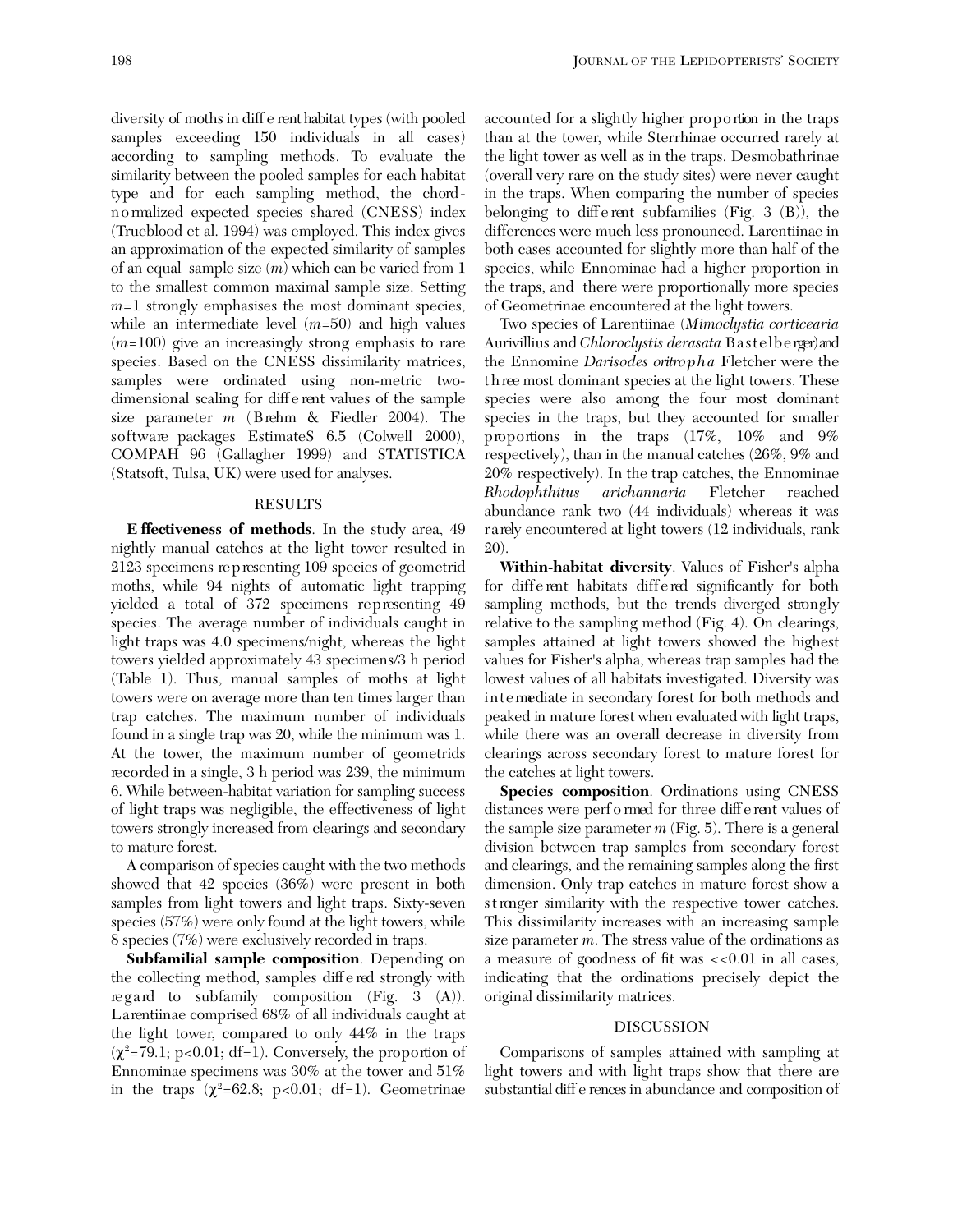TABLE 1: Average number of Geometridae individuals, species, and individuals per catch recorded by nightly automatic light trap catches and manual 3 h catches in the different habitat types on Mt. Kilimanjaro, Tanzania.

| Light trap       | Catches | Individuals | <b>Species</b> | Individuals per<br>catch |
|------------------|---------|-------------|----------------|--------------------------|
| clearing         | 29      | 139         | 19             | 4.79                     |
| secondary forest | 26      | 102         | 27             | 3.92                     |
| mature forest    | 39      | 131         | 33             | 3.45                     |
| all habitats     | 94      | 372         | 49             | 3.96                     |

| <b>Light tower</b> | Catches | Individuals | <b>Species</b> | Individuals per<br>catch |
|--------------------|---------|-------------|----------------|--------------------------|
| clearing           | 22      | 534         | 72             | 24.27                    |
| secondary forest   | 16      | 578         |                | 36.13                    |
| mature forest      |         | 1011        | 50             | 91.91                    |
| all habitats       | 49      | 2123        | 109            | 43.33                    |







FIG. 3: Comparison of sampling methods with regard to subfamily spectra of (A) individuals and (B) species.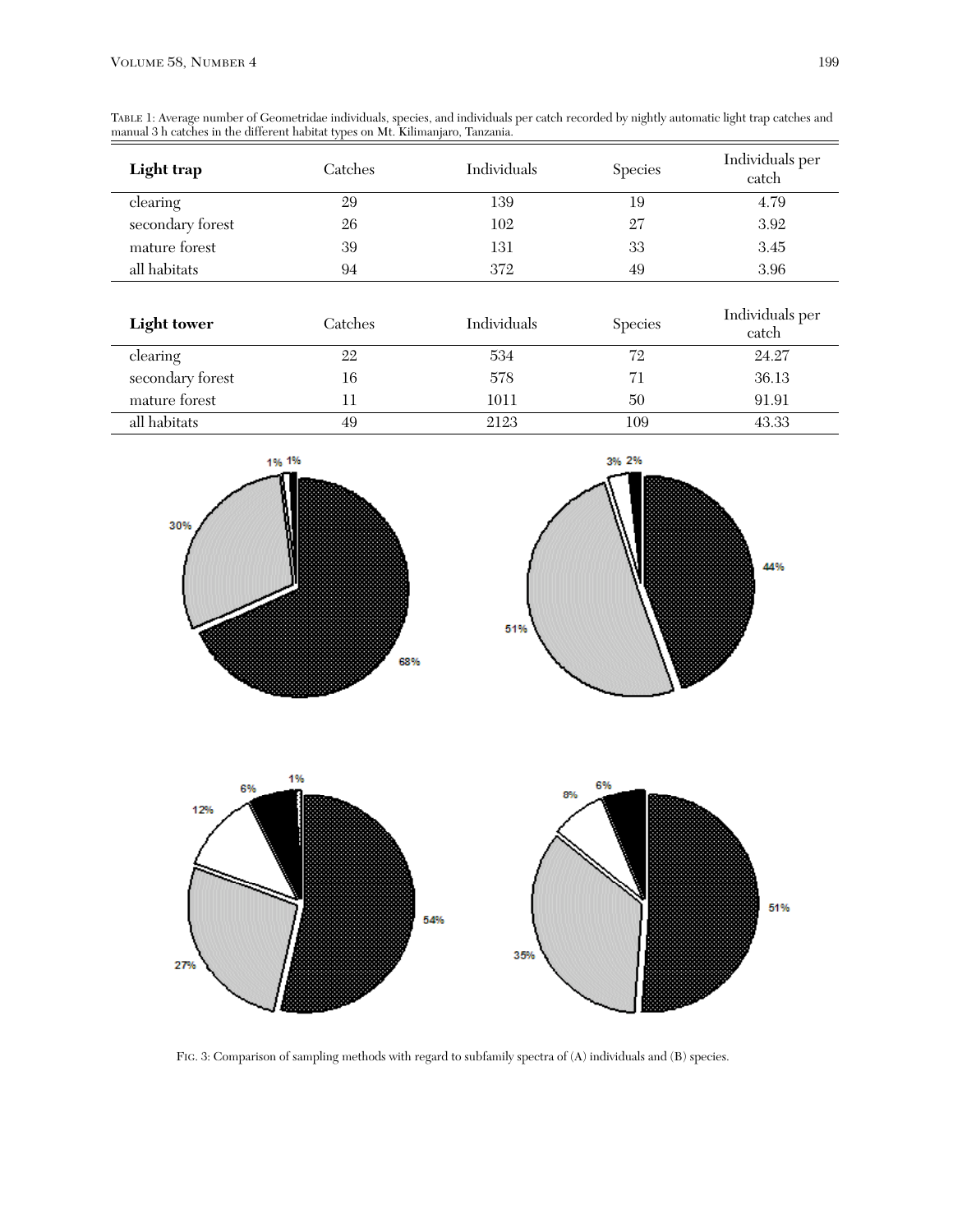



such catches, even when identical light sources are used in the same habitats. Manual samples taken at light towers over 3 h intervals were on average ten times l a rger than automatic trap samples assembled over 11 h.

Overall, diversity and abundance of geometrid moths on Mt. Kilimanjaro is very low in comparison to other t ropical forest ecosystems (Axmacher et al. 1994, in p ress). Nevertheless, the same tendency is obvious in other geographical regions. In Southeast Asia, light trap catches - mostly employing powerful types of lamps (125-250 W) - ranged from 10 to 31 geometrid moths per night (Barlow & Woiwod 1989, Intachat et al. 1997, Intachat & Woiwod 1999, Intachat & Holloway 2000). Trap catches in Australian tropical rainforest (8 W lamp) yielded an even lower average of only 6 geometrid moths per night (Kitching et al. 2000), which is in the same range as the catches on Mt. Kilimanjaro. In contrast, at light towers equipped with the same weak type of blacklight lamp as employed on Mt. Kilimanjaro, an average of 34 geometrid moths were caught on Bo meo during 2.5 h nightly sampling periods (Beck et al. 2002). In the Ecuadorian Andes, the average number of geometrid individuals caught at light towers (with 2 x 15 W tubes) even exceeded 200 individuals during 3 h nightly catches (Brehm & Fiedler 2003).

Quantitative samples from temperate regions reveal the same differences. Here, the number of individuals caught in traps varies from less than 5 to 27 (Usher & Keiller 1998, Ricketts et al. 2002, Thomas 2002), whereas at light towers, an average of 50 geometrid moths were caught during 3 h sampling periods (Mühlenberg 1999). It can therefore be concluded that manual catches using light towers, albeit more laborious, generally result in a higher number of specimens caught per unit time than comparable light traps.

In our study, the number of moths arriving on the gauze of the tower decreased strongly after 2100 h. It is



FIG. 5: Ordination diagrams (non-linear two-dimensional scaling) of moth samples based on CNESS distances (A: m=1, B: m=50, C: m=100, To: light tower, Tr: light trap, C: dearing, SF: secondary fore st, MF: mature forest).

there fore likely that most geometrid species in the montane forest belt of Mt. Kilimanjaro show highest activity between 1900 h and 2100 h. The vast majority of species collected with the traps were also present in the catches at the light tower, which further supports this presumption. Therefore, a qualitative species inventory in an area is possible with light towers as they were operated in this study.

A few species were much more strongly represented in trap samples (e.g. *Rhodophthitus arichannaria*, *Xanthisthisa fulva* Wa rren, *X. tarsispina* Wa rren, *Cleora* c.f. *thyris* (all Ennominae); *Pingasa distensaria* Walker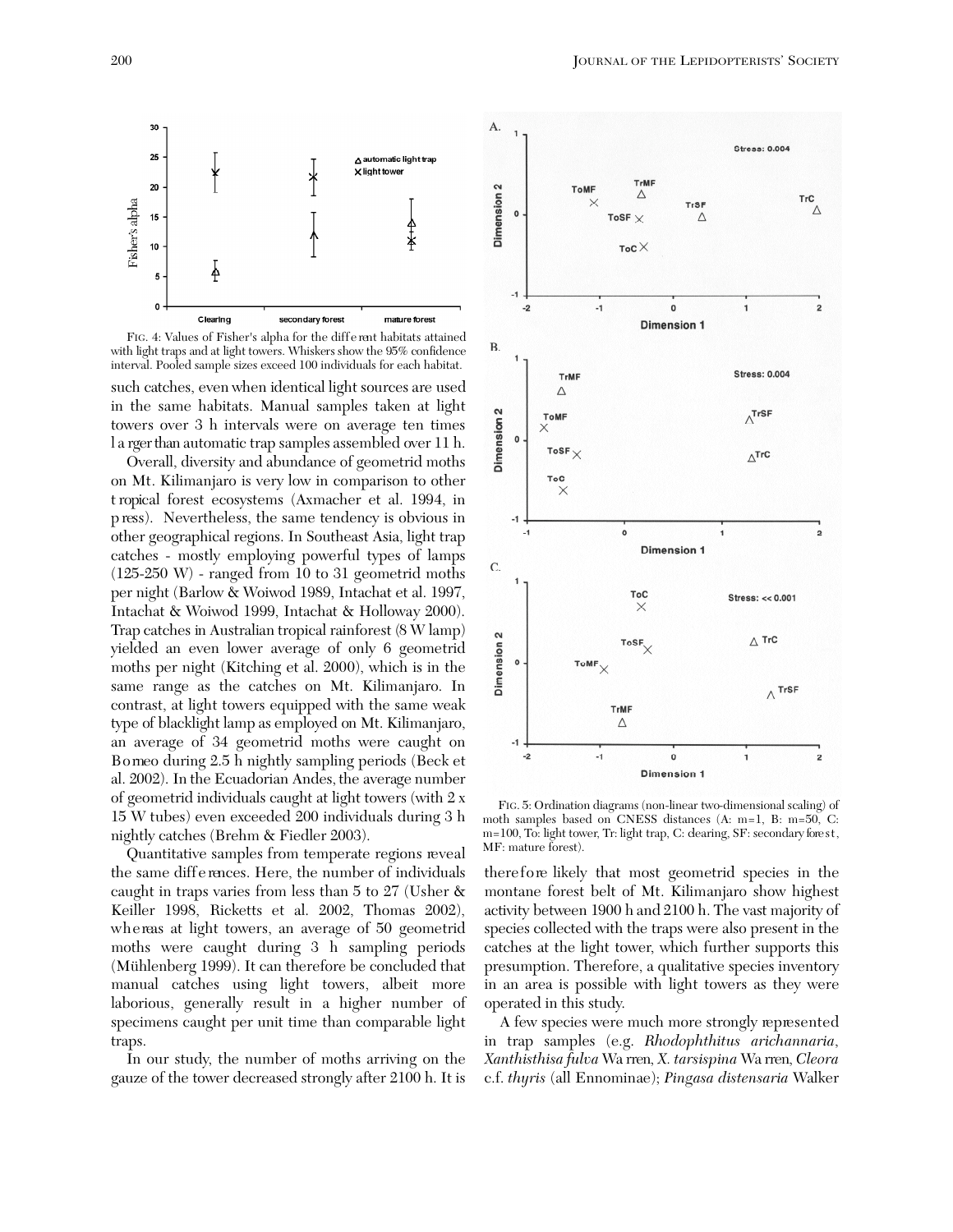(Geometrinae)). There are two possibilities to explain this phenomenon. These species may have later peaks of flight activity, reducing their likelihood of being sampled in the first 3 h of darkness. Remarkably, these species are all relatively large geometrid moths (wingspan: 2.9-5.5 cm). In contrast, Larentiinae moths (which are generally smaller than Ennominae, e.g. B rehm  $\&$  Fiedler 2004a) were more strongly represented in the manual catches. Thus, an alternative explanation for differences between manual and automatic samples could be a systematic bias of the trap samples to larger-sized geometrids, perhaps due to characteristics in flight and behavior which are related to body size and design. This idea should be experimentally tested, since if true it would strongly challenge the representativeness of automatic trap samples with regard to species composition and diversity.

The much wider spectrum of species caught manually at the tower shows that only about half of all species of Geometridae attracted to the lamps used in this study were recorded in the light traps. Although this might also be partly related to diff e rences in the size of the samples, also sample-size independent estimators of local diversity (such as Fisher's alpha) show that automatic light-trap samples tend to underestimate species diversity. Furthermore, with regard to species composition the smaller trap samples are not just impoverished subsets of the larger manual ones. Rather, as indicated by ordination results, the communities amenable to sampling by the two methods are not identical.

Our findings demonstrate that not only different light quality and trap types (Taylor & Brown 1972, Taylor & F rench 1974, Muirhead-Thomson 1991, Leinonen et al. 1998), but also the method of sampling itself has a major impact on species number, diversity and composition of light trap samples. This makes comparisons between different studies more complicated. Moreover, our results raise doubts whether with automatic light traps at least among the Geometridae - important fractions of the fauna (e.g. small-bodied Larentiinae) are generally strongly under-sampled.

For the future, it therefore seems advisable to st and ardize methods of recording nocturnal insects. In this regard, light towers proved not only to be a robust and flexible equipment, but also very effective albeit labor intensive and catching a wider spectrum of species than the traps. Especially when effectiveness of the sampling is central, e.g. when studying remote areas or habitats slated for destruction, we strongly propose manual sampling. Finally, when equipped with weak light sources such manual samples also allow for an assessment of moth ensembles with a high spatial or temporal resolution (Schulze et al. 2001, Beck et al. 2002, Axmacher 2003, Schulze & Fiedler 2003).

#### ACKNOWLEDGEMENTS

We thank the following institutions for their kind support: German Research Foundation (DFG), Forestry and Beekeeping Division Tanzania (FBD), Kilimanjaro National Park (KI-NAPA), Tanzania National Parks (TANAPA), Tanzania Commission for Science and Technology (COSTECH) and the CITES o ffice. Dr. A. Hausmann (Zoologische Staatssammlung, Munich) assisted with identification, while Dr. G. Brehm gave constru ctive comments on the manuscript. We thank our Tanzanian field assistants and German students for assistance with sampling and processing of moths.

#### LITERATURE CITED

- AXMACHER, J. C. 2003. Diversität von Geometriden (Lepidoptera) und Gefäßpflanzen entlang von Habitatgradienten am Südwest-Kilimanjaro. Ph.D. Dissertation. University of Bayreuth, Germany,http://opus.ub.uni-bayreuth.de/volltexte/2003/35/index.html.
- AXMACHER, J. C., H. TÜNTE, M. SCHRUMPF, K. MÜLLER-HOHENSTEIN, H. V. M. LYARUU & K. FIEDLER. 2004. Diverging diversity patt e ms of vascular plants and geometrid moths during forest regeneration on Mt Kilimanjaro, Tanzania. Journal of Biogeography 31:895-904.
- AXMACHER, J. C., G. HOLTMANN, L. SCHEUERMANN, G. BREHM, K. MÜLLER-HOHENSTEIN & K. FIEDLER. In press. Diversity of geometrid moths (Lepidoptera: Geometridae) along an Afro tropical elevational rainforest transect. Diversity and Distributions 10.
- BAKER, R. R. & Y. SODOVY. 1978. The distance and nature of the lighttrap response of moths. Nature 276:818-820.
- BARLOW, H. S. & I. P. WOIWOD. 1989. Moth diversity of a tropical forest in Peninsular Malaysia. Journal of Tropical Ecology 5:37-50.
- BECK, J., C. H. SCHULZE, K. E. LINSENMAIR & K. FIEDLER. 2002. From forest to farmland: Diversity of geometrid moths along two habitat gradients on Borneo. Journal of Tropical Ecology 17:33- 51.
- BOWDEN, J. 1982. An analysis of factors affecting catches of insects in light traps. Bulletin of Entomological Research 72:535-556.
- BREHM, G. 2002. Diversity of geometrid moths in a montane rainforest in Ecuador. Ph.D. Dissertation. University of Bayreuth, Germany, http://opus.ub.unibayreuth.de/volltexte/2003/20/index.html.
- BREHM, G. & K. FIEDLER. 2003. Faunal composition of geometrid moths changes with altitude in an Andean montane rainforest. Journal of Biogeography 30:431-440.
- 2004a. Bergmann's rule does not apply to geometrid moths along an elevational gradient in an Andean montane rain forest. Global Ecology and Biogeography 13:7-14.
- ——. 2004b. Ordinating tropical moth ensembles from an elevational gradient: a comparison of common methods. Journal of Tropical Ecology 20:165-172.
- BREHM, G., J. HOMEIER & K. FIEDLER. 2003. Beta diversity of geometrid moths (Lepidoptera: Geometridae) in an Andean montane rainforest. Diversity and Distribution 9:351-366
- CHEY, V. K. 2002. Comparison of moth diversity between lightly and heavily logged sites in a tropical rain forest. Malayan Nature Journal 56:23-41.
- CHEY, V. K., J. D. HOLLOWAY & M. R. SPEIGHT. 1997. Diversity of moths in forest plantations and natural forests in Sabah. Bulletin of Entomological Research 87:371-385.
- COLWELL, R. K. 2000. EstimateS: Statistical Estimation of Species<br>Richness and Shared Species from Samples. Richness and Shared Species from Samples. http://viceroy.eeb.uconn.edu/estimates.
- FIEDLER, K. & C. H. SCHULZE. In press. Biotropica
- FISHER, R. A., A. CORBET & C. B. WILLIAMS 1943. The relation between the number of species and the number of individuals in a